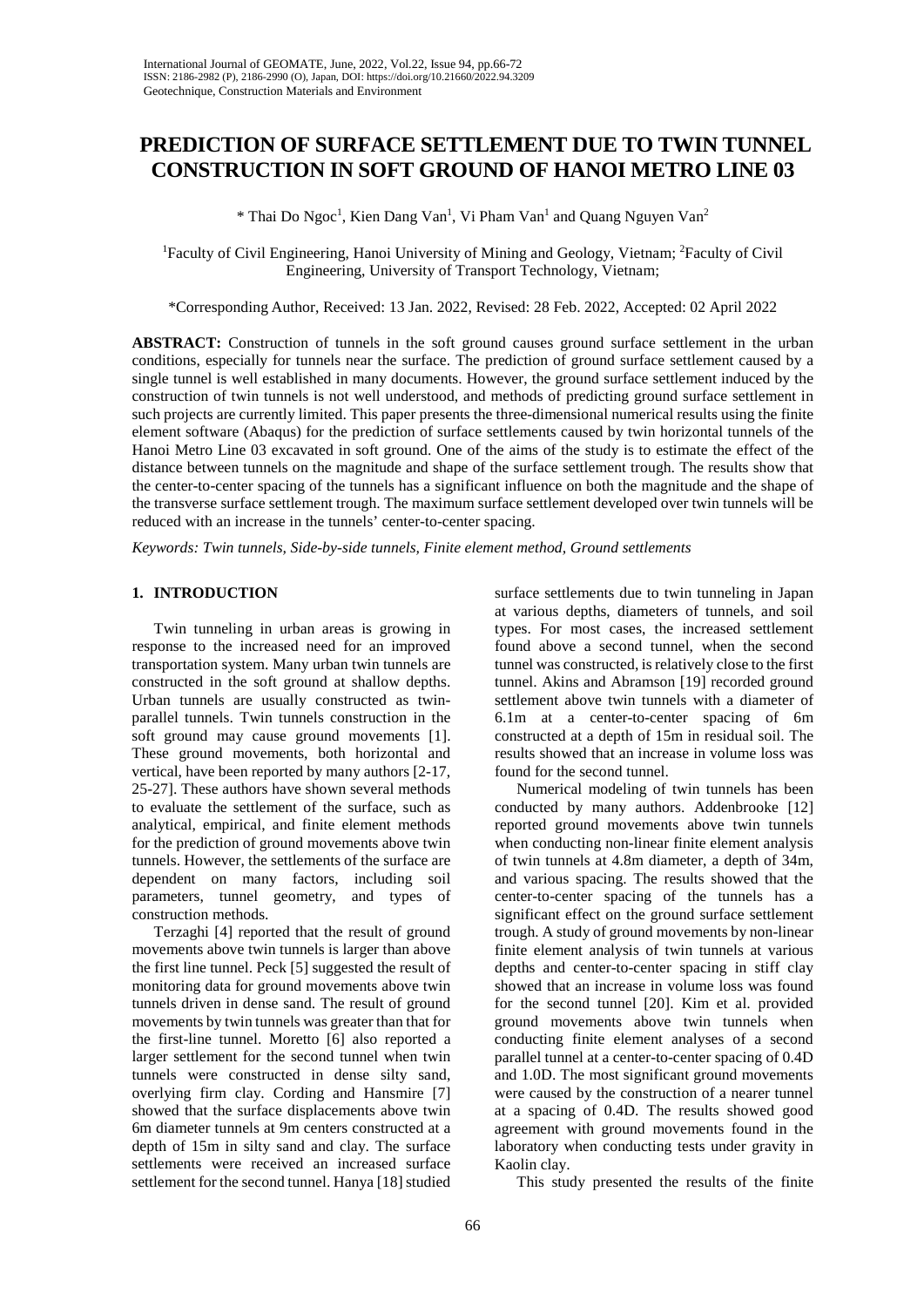element analyses using the Abaqus/Standard threedimensional finite element software to predict ground surface settlements above twin tunnels due to the construction of Hanoi metro line 03. These twin 6.3 m diameter tunnels for side-by-side tunnels at a center-to-center spacing of 15m to 30m and the tunnel crown depth of 20 m [22].

One of the aims of the study is to ascertain the effect of changes to the center-to-center spacing on the magnitude and the shape of the ground surface settlement trough.

## **2. GROUND MOVEMENTS DUE TO TWIN TUNNELING**

### **2.1 Superposition Method**

New and O'Reilly proposed a method of calculating ground surface settlement due to the construction of twin tunnels. The method sums together the settlement trough above each tunnel [10], as shown in Eq. (1):

$$
S_v = S_{v \max} \left[ \exp\left(-\frac{x_A^2}{2i^2}\right) + \exp\left(\frac{(x_A - d)^2}{2i^2}\right) \right] \tag{1}
$$

where: d is the horizontal distance between tunnel centers  $(m)$ ;  $x_A$  is the lateral distance of the center-line of the first bored tunnel (m); i is the distance from the tunnel centreline to the inflection point.

The subsequent longitudinal displacements horizontal displacements can also be found by summation and have been reported by New and O'Reilly [10].



Fig.1 Effect of pillar width on the eccentricity of maximum settlement  $(S_{max})$  and an increase in volume loss of the second tunnel, where V is the volume loss from the second tunnel construction;  $V<sub>g</sub>$  is the volume loss of the first (greenfield) tunnel construction [13].

### **2.2 Addenbrooke & Potts Method**

Addenbrooke and Potts [13] introduced numerical results of twin tunnels. The authors proposed a method for adjusting the predicted settlement twin tunnels. The volume loss of the second tunnel is greater than that of the first. The position of maximum settlement  $(S_{\text{max}})$  above the second tunnel is offset from the tunnel axis. Figure1 can be used to evaluate the eccentricity of maximum settlement (Smax) and an increase in volume loss of the second tunnel [13].

### **2.3 Modification Method**

Hunt [1] provided a different method for predicting ground movements above twin tunnels. The influence of the changes to soil stiffness on the displacement profile above the second tunnel is directly related to the amount of modification applied [1].

The equation of the modified settlement above a second tunnel is shown in Eq. (2):

$$
S_{\text{mod}} = F.S_v \tag{2}
$$

where  $S_{mod}$  is the modified settlement (m);  $S_v$  is the unmodified settlement above the second tunnel competed by semi-empirical method (m); F is the modification function (m), which can be determined using Eq. (3), [1].

$$
F = \left\{ 1 + \left[ M \left( 1 - \frac{|d + x_A|}{A.K_A Z^*} \right) \right] \right\}
$$
 (3)

Where  $Z^* = Z_0 - Z(m)$ ,  $Z_0$  is the depth from the surface to tunnel axis, Z is the depth from the surface to the horizon analysis; A is the multiple of i (m); KA is the value of K in the region of the first tunnel bored; d is the center-to-center spacing of the twin tunnels (m); M is the maximum modification.

# **3. NUMERICAL MODELING**

# **3.1. Input Parameters and Numerical Computation Scenarios**

Hanoi Metro line 03 starts from "Nhon" station, located in the west of the Hanoi city, passes through "Cau Giay" and then run towards the east, "Kim Ma" and "Cat Linh", until the "Hanoi" terminal station as shown in Fig.2. Project metro line 03 of Hanoi Metro Rail System is the first metro of Hanoi city, Vietnam. The length of line 03 from "Nhon" station to "Hanoi" station is 12.5 km long with a mixed path passing from surface to underground. The elevated part is 8.5 km long from the "Nhon"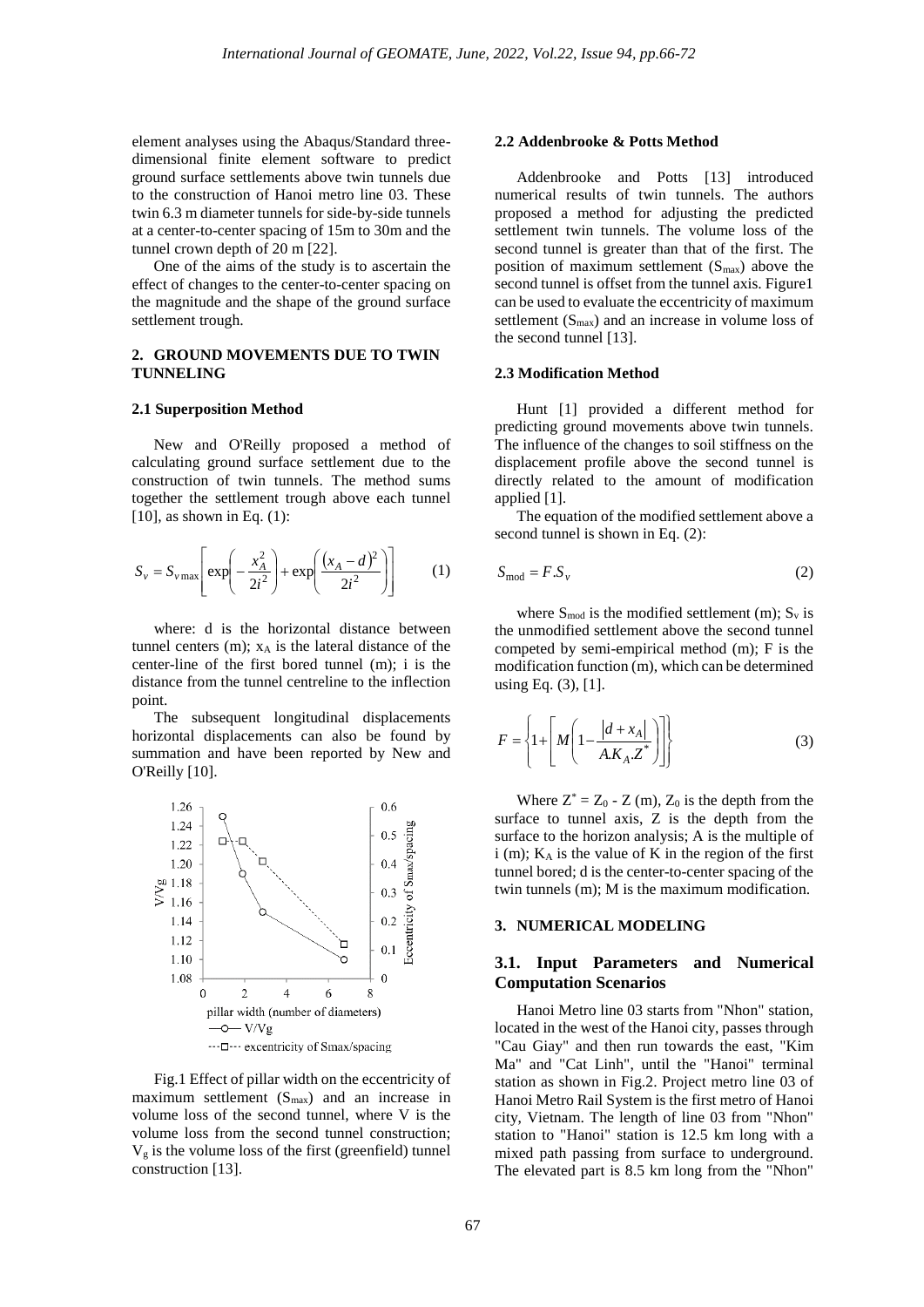station to the "Kim Ma" station using the cut and cover method. The underground part is 4 km long

from the "Kim Ma" station to the "Hanoi" station using the mechanized tunneling method [22], [23].



Fig.2 Hanoi metro line 03 "Nhon - Hanoi" station

Profile of Hanoi metro line 03 with twin 6.3 m diameter tunnels excavated side-by-side and at a center-to-center spacing of 15 m to 30 m, the tunnel crown depth of 20 m is shown in Fig.3.



Fig.3 Cross-section profile of the twin tunnels and different soil layers

According to the investigated geological conditions, the twin tunnels located in the stratum, mainly stiffer clay, sand, or silty sand. The upper soil layers over the twin tunnels are organic, backfill and soft to firm leam clay [24]. The tunnel on the left is excavated first and then followed by the tunnel on the right. Parameters of the soil layers are determined as shown in Table 1.

### **3.2. Establish the Numerical Model**

The analyses were performed using the Abaqus software version 6.12-3. While the Mohr-Coulomb failure criterion is applied for the soil, the concrete lining is assumed to be elastic.

The case of twin tunnels with 6.3 m diameter, 15.0 m center-to-center spacing (L=15.0 m), and the tunnel crown depth of C=20.0 m is adopted. A length of 50 m twin tunnels excavation stages was considered in this study. The 3D model was set up with dimensions of 120 m length and 100 m width in the X and Z-direction, respectively, and a height of 100 m in the Y-direction, as shown in Fig.4. The upper model boundary ( $y = 0.0$  m) was set to be free, whereas the vertical and horizontal displacements at the bottom boundary  $(y = -100.0 \text{ m})$  were fixed.



Fig.4 Boundary conditions of the 3D model

The tunnel lining consists of concrete cast-in-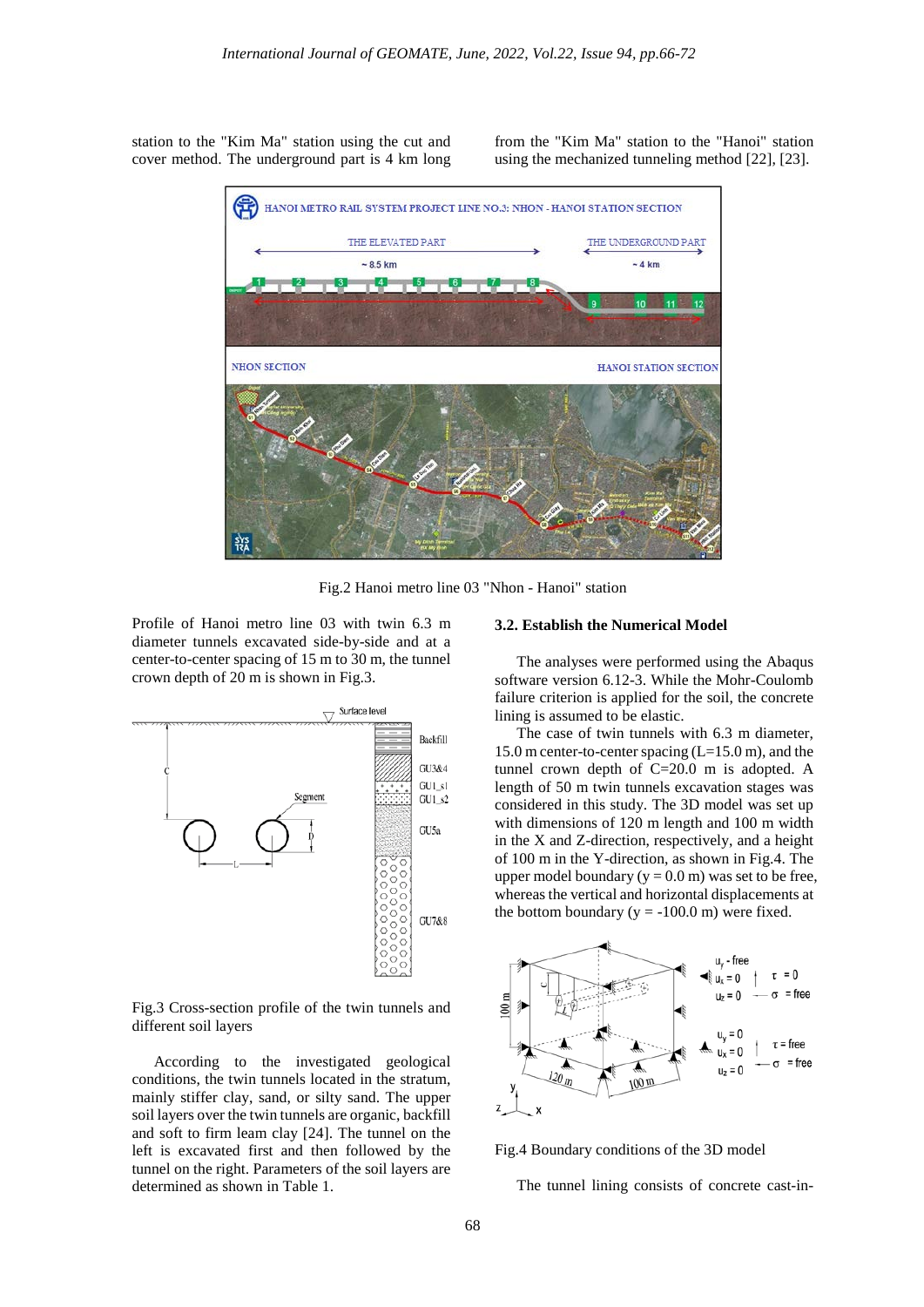|  | place rings characterized by a length $(1.5 \text{ m})$ , |  |  |  |
|--|-----------------------------------------------------------|--|--|--|
|  | 300mm thick (Fig.5). The properties of concrete are       |  |  |  |

unit weight  $(25 \text{ kN/m}^3)$ , Young's Modulus  $(25 \text{ GPa})$ , and Poissons' ratio (0.2).

| Soil layer       | Thickness,<br>H(m) | Density.<br>$\rho$ (kg/m <sup>3</sup> ) | Young's<br>modulus,<br>E(MPa) | Poisson's<br>ratio,<br>$\upsilon$ | Friction<br>angle,<br>$\varphi(0)$ | Cohesion.<br>$c$ (kPa) | Horizontal<br>pressure<br>coefficient, |
|------------------|--------------------|-----------------------------------------|-------------------------------|-----------------------------------|------------------------------------|------------------------|----------------------------------------|
|                  |                    |                                         |                               |                                   |                                    |                        | $K_0$                                  |
| <b>Backfill</b>  | 6.5                | 1900                                    |                               | 0.3                               | 32                                 | $\qquad \qquad -$      | 0.47                                   |
| GU3&4            | 5.5                | 2000                                    | 8                             | 0.3                               | 20                                 | 5                      | 0.66                                   |
| $GU1_s1$         | 2.5                | 1850                                    | 12                            | 0.3                               | 25                                 | 10                     | 0.58                                   |
| $GU1_s2$         | 2.5                | 1900                                    | 50                            | 0.3                               | 25                                 | 25                     | 0.58                                   |
| GU <sub>5a</sub> | 10.5               | 2000                                    | 55                            | 0.3                               | 34                                 | 25                     | 0.44                                   |
| GU7&8            | 72.5               | 2100                                    | 75                            | 0.25                              | 38                                 | 25                     | 0.36                                   |

Table 1 Soil's parameters [24]

*Note: Layer GU3&4 - Organic fat and elastic clays; GU1\_s1 - soft to firm lean clay; GU1\_s2 - Stiffer clay; GU5a - Sand or silty sand; GU7&8 - Coarse sand or gravel [24].*



Fig.5 Segment lining twin tunnels



Fig.6 Segment lining twin tunnels 3D discretized block with soil layers and twin tunnels

The excavation of the twin tunnels was simulated in a step-by-step procedure. In the first step, boundary conditions and gravity stresses are applied, and the model is launched to reach the initial state. In the second step, the tunnel on the left is excavated by deactivating the zone elements inside the tunnel periphery. The concrete lining is then installed on the tunnel boundary. The model is launched to reach a new equilibrium state. After that, the same procedure of excavating the soil and installing the concrete lining is applied for the tunnel on the right before reaching the final equilibrium state (Fig. 6).

### **3.3. Results and Discussions**

Figs.7 and 8, respectively, show the vertical displacements after the excavation of the tunnel on the left and the tunnel on the right.

The maximum ground surface settlement of 8.25 mm is observed after the excavation of the left tunnel. The position of maximum ground surface settlement is located over the center-line of the left tunnel. The shape of the transverse ground surface settlement trough is in good agreement with the Gaussian curve.



Fig.7 Vertical displacements after the left tunnel excavation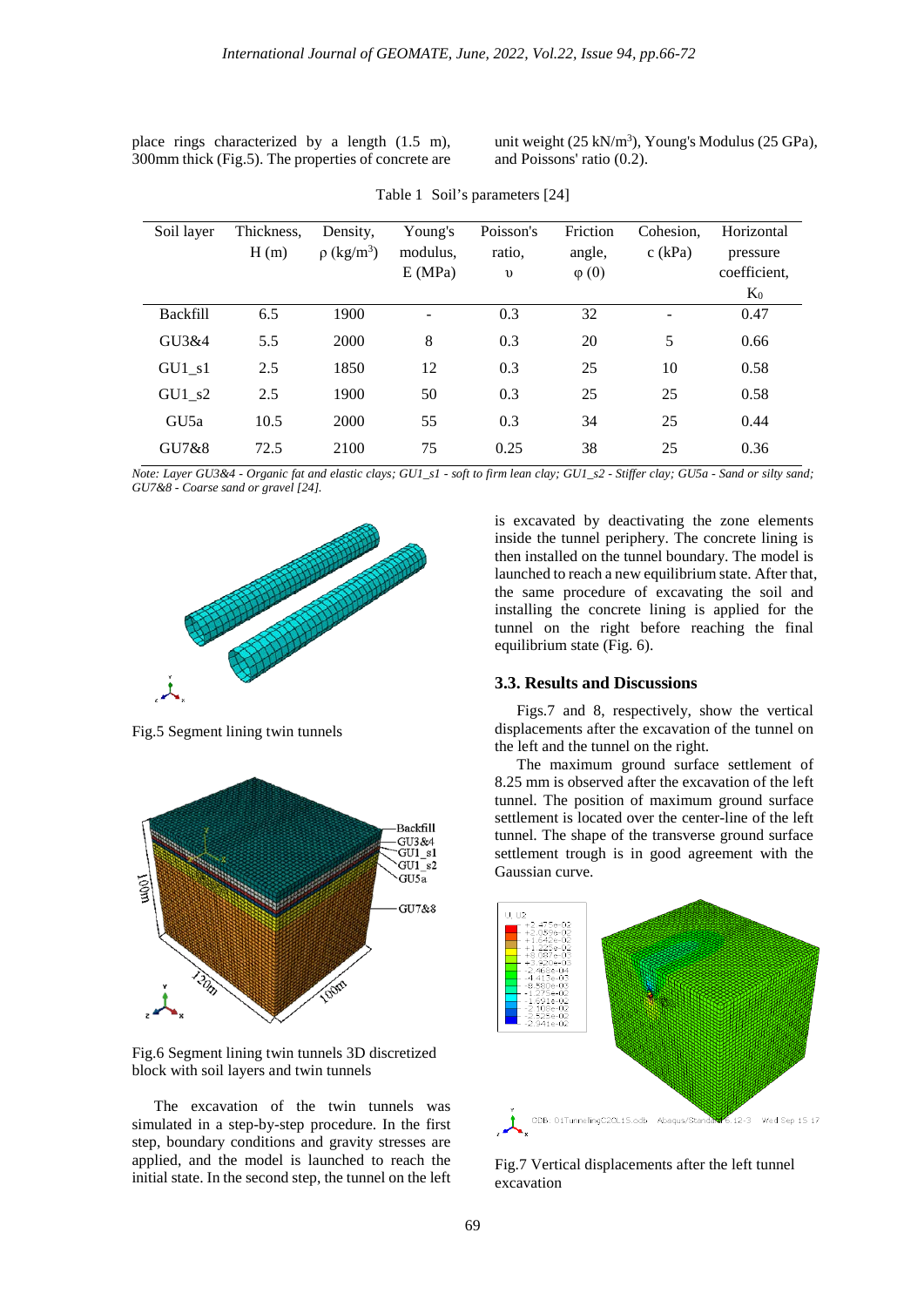

Fig.8 Vertical displacements after the right tunnel excavation

Fig.9 shows the ground surface settlement trough induced by the excavation of the first left tunnel and then the second right tunnel.



Fig.9 Surface settlement trough due to the construction of the left tunnel (1) and twin tunnels (2)

After the right tunnel excavation, the maximum ground surface settlement of 12.38 mm is reached. The position of maximum ground surface settlement is eccentrically displaced 7.5 m from the center-line of the left tunnel and towards the right tunnel. Fig.10 presents the longitudinal settlement on the ground surface determined after the excavation of the left tunnel and the right tunnel.



Fig.10 Longitudinal settlement trough on the ground surface due to the construction of the left tunnel (1) and twin tunnels (2)

A length of 50.0 m twin tunnels excavation was considered in this study. As shown in Fig.10, after the left tunnel excavation, the magnitude of ground surface settlement at the tunnel face section is 4.18 mm. It is approximate 50.67 % compared to the maximum ground surface settlement (8.25 mm). After the right tunnel excavation, the magnitude of ground surface settlement directly above the right tunnel face is 6.26 mm, coinciding with 50.56 % of the value of maximum ground surface settlement (12.38 mm).

The surface settlement will appear in front of the tunnel face at a distance of 3-5 times the tunnel diameter. The surface settlement reached the maximum value at a distance, behind the tunnel face, of 5-7 times the tunnel diameter.

Fig.11 shows the lateral movements determined at the distance:  $x = L/2 = 15/2 = 7$  m measured from the left tunnel axis (where L is the centre-to-centre spacing,  $L = 15$  m). After the left tunnel excavation, the maximum ground horizontal movements of 15.98 mm are seen (Fig.11). After the right tunnel excavation, it equals 4.52 mm.

The changes of center-to-center spacing between tunnels have a significant influence on the ground surface settlement. The surface settlement caused by the construction of twin tunnels at centreto-centre spacings of 2.5D (L=15.75 m), 3.0D (L=18.9 m), 3.5D (L=22.05 m), 4.0D (L=25.2 m), 4.5D (L=28.35 m) are shown in Fig.12. The magnitude of the maximum ground surface settlement was found to be 12.2 mm, 10.37 mm, 9.1 mm, 8.47 mm, 8.16 mm, respectively (Fig. 12).



Fig.11 Horizontal movements along the vertical line between two tunnel axes due to the construction of left tunnel (1) and twin tunnels (2)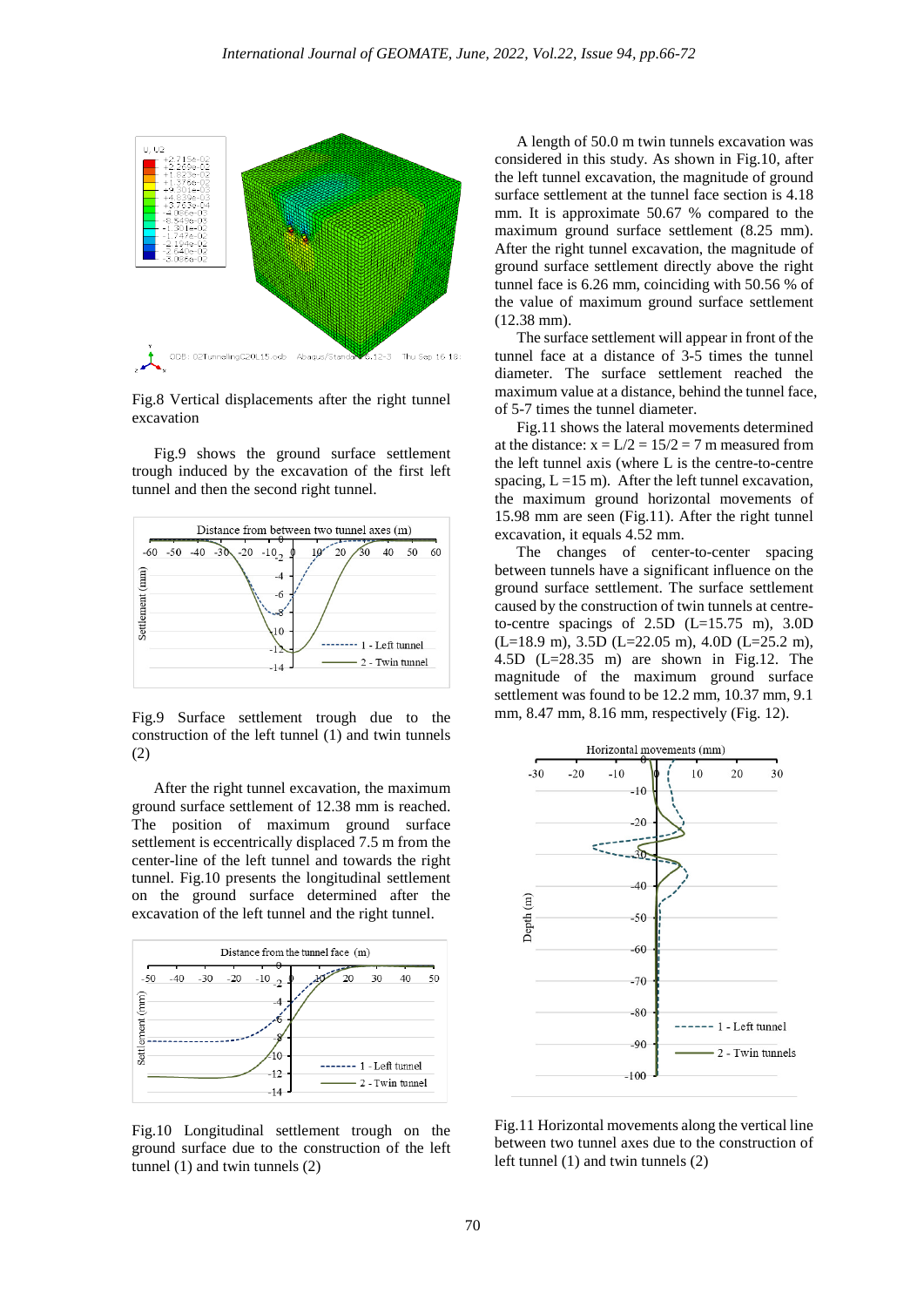

Fig.12 Maximum ground surface settlement trough due to the construction of twin tunnels in other cases 2.5D, 3.0D, 3.5D, 4.0D, and 4.5D m center-tocenter spacing

The results are in agreement with the results of Addenbrooke & Potts [13], Divall et al. [15] in both terms of the transverse surface settlement trough and the position of maximum settlement.

At the small center-to-center spacing of 2.5D  $(L=15.75 \text{ m})$  and 3.0D (18.9 m), the position of maximum settlement is located at the axis between two tunnels when the center-to-center spacing increases, i.e., 3.5D (L=22.05 m), 4.0D (L=25.2 m) and 4.5D (L=28.35 m), the maximum settlement is observed on the left and right tunnels' axis.

### **4. CONCLUSION**

Based on the case study of Hanoi Metro line 03, ground surface settlement due to the construction of Hanoi metro line 03 was presented and analyzed. From the numerical analysis, the following conclusions could be drawn:

After the twin tunnels excavation, the magnitude of ground surface settlement directly above the face of the tunnel equals 50.56 % of the maximum ground surface settlement.

Surface settlement began to appear in front of the face of the tunnel and at a distance of 3-5 times the diameter of the tunnel. The location where the maximum surface settlement is reached is behind the tunnel face and a distance of 5-7 times the diameter of the tunnel.

The center-to-center spacing of the tunnels affects both the magnitude and the shape of the transverse ground surface settlement trough. The maximum ground surface settlement due to the construction of twin tunnels reduces when increasing the center-to-center spacing.

# **5. ACKNOWLEDGMENTS**

The authors would like to thank the Hanoi Metropolitan Railway Management Board (MRB) for providing us with the project data for the analysis. This paper was supported by the Vietnam Ministry of Education and Training.

### **6. REFERENCES**

- [1] Hunt D.V. L., Predicting the ground movements above twin tunnels constructed in London Clay. Ph.D. Thesis – University of Birmingham. Birmingham, UK, 2005.
- [2] Jim S. S., Mathew S., Estimation of tunneling induced ground settlement using pressure relaxation method. International Journal of Geomate. Vol. 13, Issue 39, 2017, pp. 132-139.
- [3] Chee M. K., Thanath G., Nurfatin A. A. R. and Hisham, M., Volume loss caused by tunneling in Kenny hill formation. International Journal of Geomate. Vol. 16, Issue 54, 2019, pp. 164- 169.
- [4] Terzaghi K., Shield tunnels of the Chicago subway. Journal of the Boston Society of Civil Engineers, Vol. 29, No.3, 1942, pp. 163-210.
- [5] Peck R. B., Deep excavations and tunneling in soft ground. In: Proceedings of the 7th International Conference on Soil Mechanics and Foundation Engineering, Mexico, Vol. 3, 1969, pp. 225-290.
- [6] Moretto O., Discussion on Deep excavations and tunneling in soft ground. Proc. 7th Int. Conf. on Soil Mechanics and Foundation Engineering, Mexico City, Vol. 3, 1969, pp. 311-315.
- [7] Cording E. J., Hansmire W. H., Displacement around soft tunnels. In: Proceedings of the 5th Pan American Conference on Soil Mechanics and Foundation Engineering, Session 4, 1975, pp. 571-633.
- [8] Islam M. S., Iskander M., Twin tunneling induced ground settlements: A review. Tunneling and Underground Space Technology, Vol. 110, (103614), 2021.
- [9] Attewell P. B., Yeates J., Selby A. R., Soil Movements Induced by Tunnelling and their Effects on Pipelines and Structures, Glasgow, Blackie, 1986.
- [10]New B. M., O'ReilIy M. P., Tunnelling induced ground movements: Predicting their magnitude and effects. Proc. 4th Int. Conf. on Ground Movements and Structures, Cardiff, 1991, pp. 671-697.
- [11] Hieu N.T., Giao P.H., Phien-wej N., Tunneling induced ground settlements in the first metro line of Ho Chi Minh City, Vietnam. In: Duc Long P., Dung N. (eds) Geotechnics for Sustainable Infrastructure Development. Lecture Notes in Civil Engineering, Vol. 62. Springer, Singapore, 2020.
- [12]Addenbrooke T. I., Numerical analysis of tunneling in stiff clay. Ph.D. thesis, Imperial College of Science Technology and Medicine. London, UK, 1996.
- [13] Addenbrooke T. I., Potts, D. M., Twin tunnel interaction - surface and subsurface effects. International Journal of Geomechanics, Vol. 1,